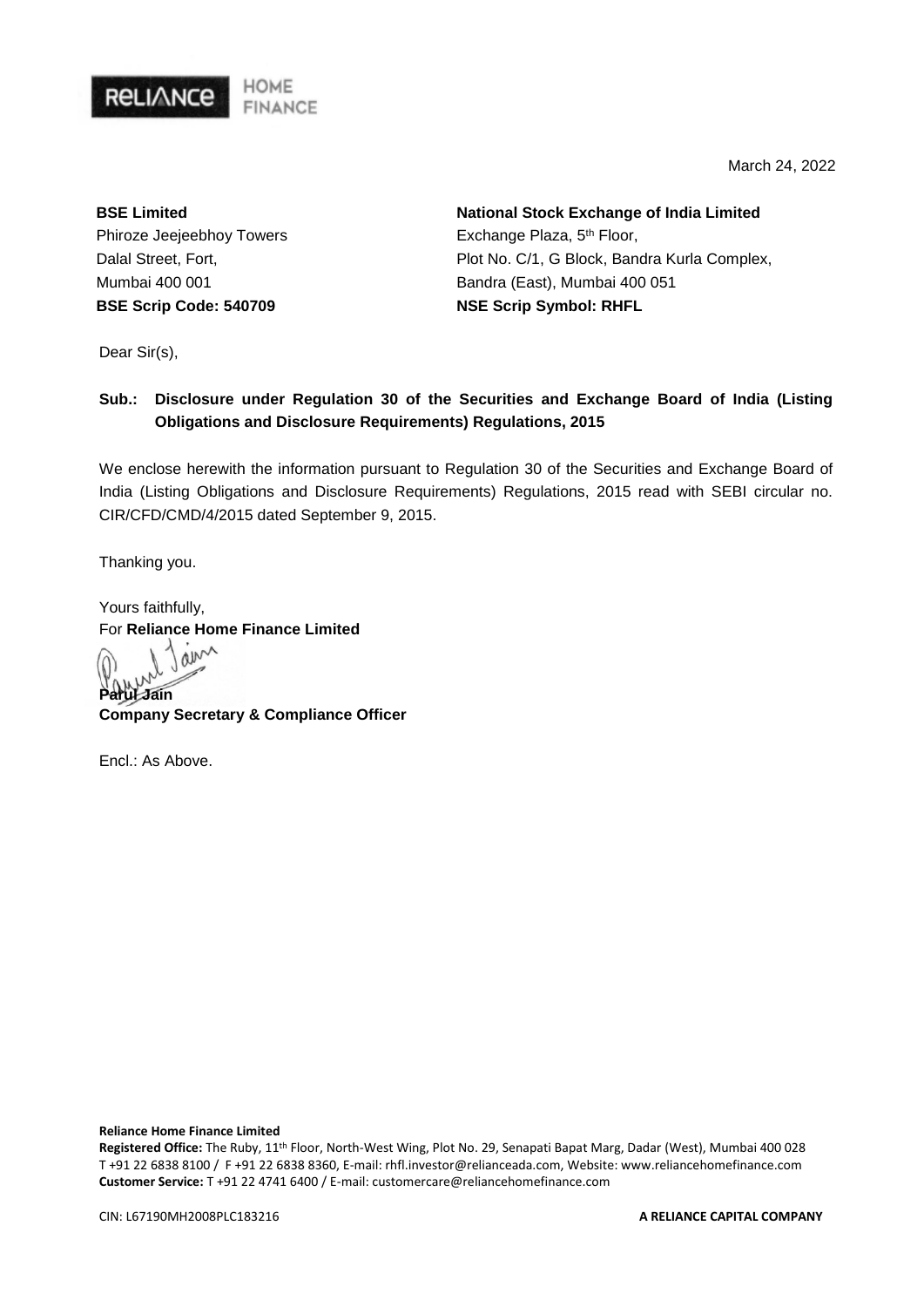

**Disclosure of events and information pursuant to Regulation 30 of SEBI (Listing Obligations and Disclosure Requirements) Regulations, 2015 read with SEBI circular no. CIR/CFD/CMD/4/2015 dated September 9, 2015.**

| <u>Sr. No.</u> | <b>Particulars</b>                                                                                      |   | <b>Details</b>                                                       |
|----------------|---------------------------------------------------------------------------------------------------------|---|----------------------------------------------------------------------|
| (a)            | Name of Director                                                                                        |   | Mr. Sudeep Ghoshal                                                   |
| (b)            | Reason<br>for<br>change<br>viz.<br>appointment,<br>resignation,<br>removal, death or otherwise          | ÷ | Appointment                                                          |
| (c)            | Date of appointment $\ell$ cessation<br>(as applicable) &<br>terms of appointment                       | ÷ | March 24, 2022<br>Appointed as an Additional Director - Non-         |
|                |                                                                                                         |   | Executive Non - Independent<br>(Nominee of Reliance Capital Limited) |
| (d)            | Profile<br><b>Brief</b><br>(in<br>οf<br>case<br>appointment)                                            | ÷ | As per Annexure - A                                                  |
| (e)            | relationships<br><b>Disclosure</b><br>οf<br>between directors (in case of<br>appointment of a director) | ÷ | Not related to any of the Directors of the<br>Company                |

**Reliance Home Finance Limited**

**Registered Office:** The Ruby, 11th Floor, North-West Wing, Plot No. 29, Senapati Bapat Marg, Dadar (West), Mumbai 400 028 T +91 22 6838 8100 / F +91 22 6838 8360, E-mail: rhfl.investor@relianceada.com, Website: www.reliancehomefinance.com **Customer Service:** T +91 22 4741 6400 / E-mail: customercare@reliancehomefinance.com